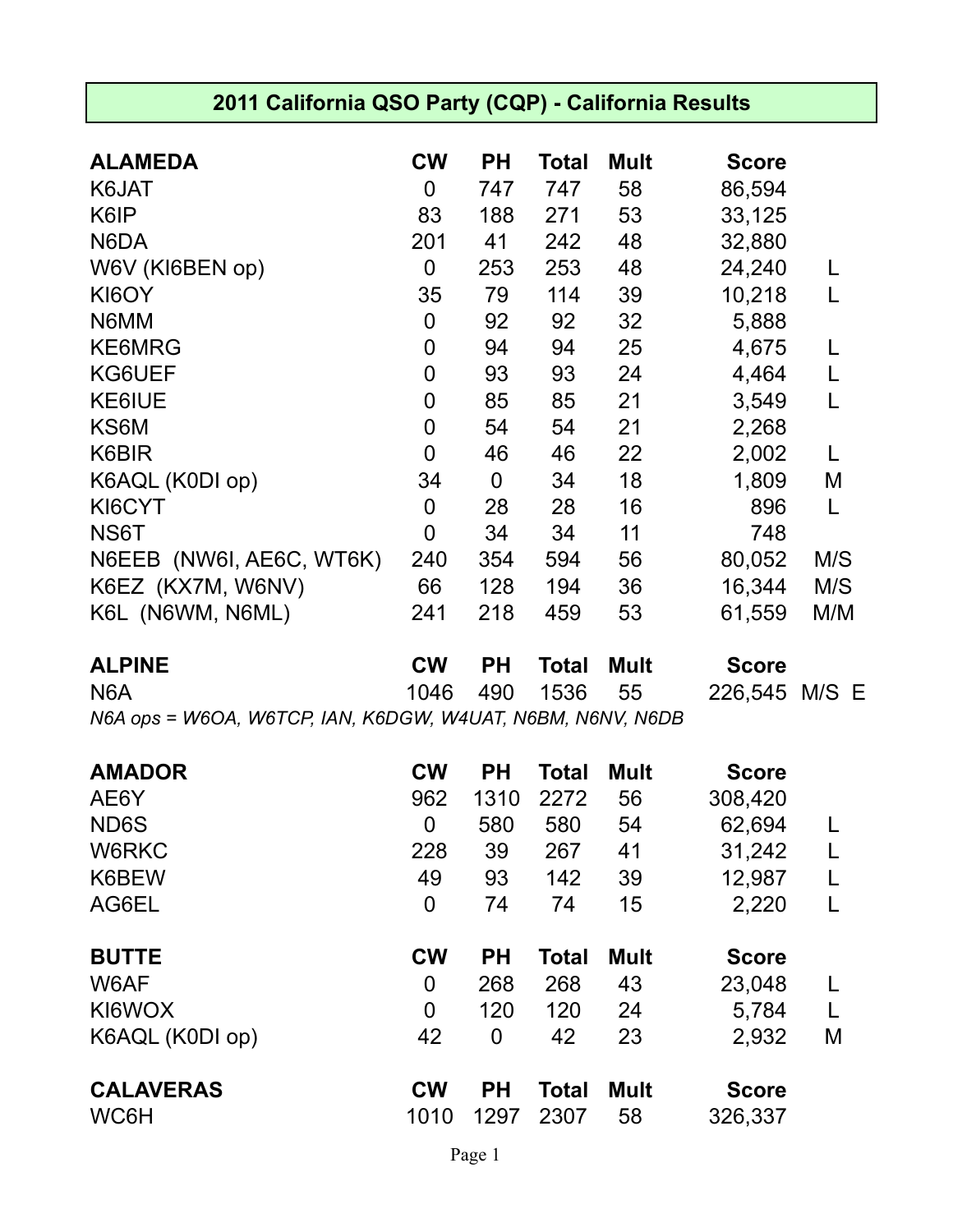| 2011 California QSO Party (CQP) - California Results |                  |             |              |             |              |       |  |  |
|------------------------------------------------------|------------------|-------------|--------------|-------------|--------------|-------|--|--|
| K6HP                                                 | $\overline{0}$   | 244         | 244          | 32          | 15,616       | L     |  |  |
| <b>COLUSA</b>                                        | <b>CW</b>        | <b>PH</b>   | <b>Total</b> | <b>Mult</b> | <b>Score</b> |       |  |  |
| W6VNQ                                                | $\mathbf 0$      | 472         | 472          | 54          | 50,976       |       |  |  |
| N6NHI                                                | $\overline{0}$   | 210         | 210          | 41          | 17,261       | L     |  |  |
| K6AQL (K0DI op)                                      | 131              | $\mathbf 0$ | 131          | 32          | 12,624       | M     |  |  |
| N6Q (N6OSB, K6BBQ)                                   | 15               | 142         | 157          | 34          | 11,220       | M/S Q |  |  |
| <b>CONTRA COSTA</b>                                  | <b>CW</b>        | <b>PH</b>   | <b>Total</b> | <b>Mult</b> | <b>Score</b> |       |  |  |
| K6AAX                                                | $\mathbf 0$      | 1326        | 1326         | 58          | 153,874      |       |  |  |
| N6PN                                                 | 565              | 0           | 565          | 53          | 89,835       | L     |  |  |
| KI6JJW                                               | $\overline{0}$   | 401         | 401          | 54          | 43,308       | L     |  |  |
| W6ONV                                                | 41               | 341         | 382          | 51          | 41,131       |       |  |  |
| K9RJ                                                 | $\mathbf 0$      | 128         | 128          | 29          | 7,424        | L     |  |  |
| N6ENO                                                | $\boldsymbol{0}$ | 97          | 97           | 36          | 7,020        | L     |  |  |
| K6JRA                                                | $\mathbf 0$      | 68          | 68           | 32          | 4,384        | L     |  |  |
| N6ORB                                                | $\mathbf 0$      | 65          | 65           | 28          | 3,668        | L     |  |  |
| N6BHX                                                | $\overline{0}$   | 59          | 59           | 29          | 3,422        | L     |  |  |
| K6AQL (K0DI op)                                      | 32               | $\mathbf 0$ | 32           | 21          | 2,047        | M     |  |  |
| N6AYU                                                | $\mathbf 0$      | 25          | 25           | 18          | 900          |       |  |  |
| K6XC                                                 | $\overline{0}$   | 15          | 15           | 13          | 390          |       |  |  |
| <b>N6O</b>                                           | 1679             | 3275        | 4954         | 58          | 672,133      | M/M   |  |  |
| N6O ops = K3EST, K6AW, N6BV, N6RO, WA6O              |                  |             |              |             |              |       |  |  |
| <b>DEL NORTE</b>                                     | <b>CW</b>        | <b>PH</b>   | <b>Total</b> | <b>Mult</b> | <b>Score</b> |       |  |  |
| KE6UAR                                               | $\overline{0}$   | 319         | 319          | 55          | 35,145       | L     |  |  |
| <b>EL DORADO</b>                                     | <b>CW</b>        | <b>PH</b>   | <b>Total</b> | <b>Mult</b> | <b>Score</b> |       |  |  |
| K6LRN                                                | 1060             | 192         | 1252         | 57          | 203,148      |       |  |  |
| K6IDX                                                | 636              | 652         | 1288         | 58          | 186,354      |       |  |  |
| KE6GLA                                               | $\overline{0}$   | 452         | 452          | 55          | 49,720       |       |  |  |
| KJ6NLD                                               | $\boldsymbol{0}$ | 227         | 227          | 32          | 14,560       | L     |  |  |
| KG6PNP                                               | $\mathbf 0$      | 200         | 200          | 35          | 14,000       | L     |  |  |
| AF6OP                                                | $\overline{0}$   | 123         | 123          | 39          | 9,594        | L     |  |  |
| K6C (W1RH, AA1ON)                                    | 1083             | 1027        | 2110         | 58          | 307,632      | M/S   |  |  |
| NU6T (NU6T, W6SR)                                    | 0                | 1496        | 1496         | 57          | 170,601      | M/M   |  |  |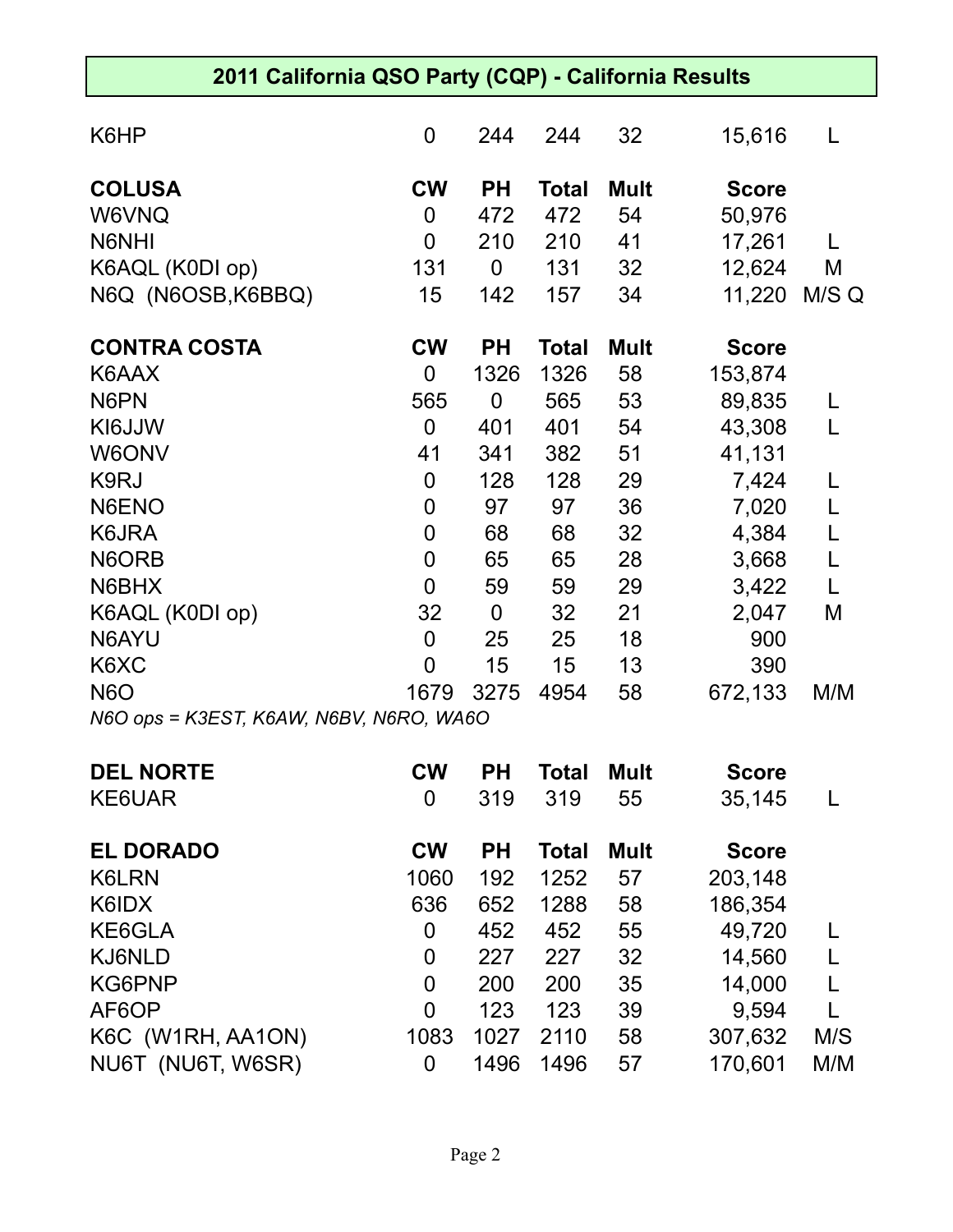| 2011 California QSO Party (CQP) - California Results       |                  |                |              |             |               |       |  |  |  |
|------------------------------------------------------------|------------------|----------------|--------------|-------------|---------------|-------|--|--|--|
| <b>FRESNO</b>                                              | <b>CW</b>        | <b>PH</b>      | <b>Total</b> | <b>Mult</b> | <b>Score</b>  |       |  |  |  |
| N6F (AK7G)                                                 | 594              | 158            | 752          | 55          | 115,527       |       |  |  |  |
| K6AAB                                                      | 310              | $\overline{0}$ | 310          | 52          | 48,360        | L     |  |  |  |
| W6YO (N2NS)                                                | 269              | 81             | 350          | 49          | 47,554        |       |  |  |  |
| KE6SHL                                                     | $\overline{0}$   | 344            | 344          | 50          | 34,450        | L     |  |  |  |
| W6GV (K2VCO)                                               | 149              | $\overline{0}$ | 149          | 40          | 17,880        |       |  |  |  |
| NA6G                                                       | $\mathbf 0$      | 105            | 105          | 40          | 8,400         | L     |  |  |  |
| W6DPD                                                      | $\mathbf 0$      | 120            | 120          | 34          | 8,160         | L     |  |  |  |
| K6AQL (K0DI op)                                            | 40               | $\overline{0}$ | 40           | 17          | 2,065         | M     |  |  |  |
| <b>GLENN</b>                                               | <b>CW</b>        | <b>PH</b>      | <b>Total</b> | <b>Mult</b> | <b>Score</b>  |       |  |  |  |
| K6AQL (K0DI op)                                            | 23               | 6              | 29           | 12          | 972           | M     |  |  |  |
| NZ6Q (KB6UNC, N6XMA,                                       | 392              | 587            | 979          | 55          | 129,387 M/S E |       |  |  |  |
| <b>HUMBOLDT</b>                                            | <b>CW</b>        | <b>PH</b>      | <b>Total</b> | <b>Mult</b> | <b>Score</b>  |       |  |  |  |
| W6JTI                                                      | 485              | 398            | 883          | 56          | 126,112       | Q     |  |  |  |
| AA6DX                                                      | 277              | 125            | 402          | 53          | 57,372        | L     |  |  |  |
| K6FWT                                                      | $\overline{0}$   | 38             | 38           | 16          | 1,216         |       |  |  |  |
| <b>IMPERIAL</b>                                            | <b>CW</b>        | <b>PH</b>      | <b>Total</b> | <b>Mult</b> | <b>Score</b>  |       |  |  |  |
| K6QK                                                       | 780              | 1528           | 2308         | 58          | 313,026 M/S E |       |  |  |  |
| K6QK ops = N7CW, K6ZH, NN6X, N6EEG, N6ERD                  |                  |                |              |             |               |       |  |  |  |
| N7YDX                                                      | $\overline{0}$   | 136            | 136          | 33          | 8,976         | M/S L |  |  |  |
| <b>INYO</b>                                                | <b>CW</b>        | <b>PH</b>      | <b>Total</b> | <b>Mult</b> | <b>Score</b>  |       |  |  |  |
| N6MI                                                       | 371              | 392            | 763          | 57          | 108,214       | Ε     |  |  |  |
| AD6NR                                                      | $\mathbf 0$      | 500            | 500          | 53          | 53,000        | L     |  |  |  |
| KJ6IXM                                                     | $\overline{0}$   | 41             | 41           | 19          | 1,577         |       |  |  |  |
| K6Z                                                        | 1603             | 3265           | 4868         | 58          | 657,749 M/M E |       |  |  |  |
| K6Z ops = K6ZZ, W6PH, KI6VC, K6VR, W1MD, WA1Z, N6WIN, N6KZ |                  |                |              |             |               |       |  |  |  |
| <b>KERN</b>                                                | <b>CW</b>        | <b>PH</b>      | <b>Total</b> | <b>Mult</b> | <b>Score</b>  |       |  |  |  |
| <b>NU6N</b>                                                | 281              | $\overline{0}$ | 281          | 46          | 38,847        | L     |  |  |  |
| K6AQL (K0DI op)                                            | 65               | 0              | 65           | 31          | 6,045         | M     |  |  |  |
| KJ6HBY                                                     | $\mathbf 0$      | 71             | 71           | 32          | 4,576         |       |  |  |  |
| N6FD                                                       | $\boldsymbol{0}$ | 75             | 75           | 29          | 4,350         | L     |  |  |  |
| W5DQ                                                       | 3                | 64             | 67           | 29          | 4,016         |       |  |  |  |
| K6DKY                                                      | $\overline{0}$   | 158            | 158          | 42          | 13,272        | M/S L |  |  |  |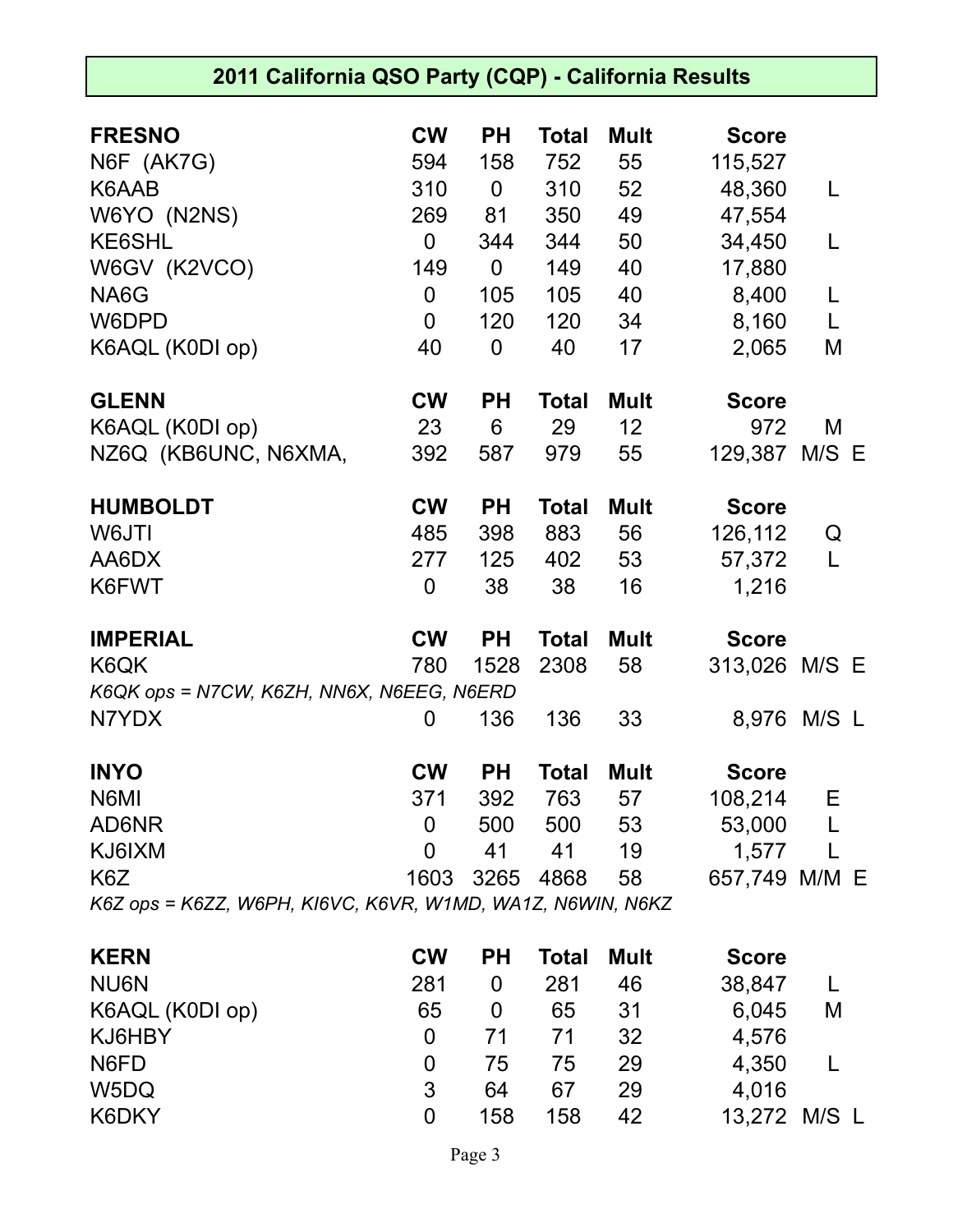| <b>KINGS</b>       | <b>CW</b>      | <b>PH</b>        | Total        | <b>Mult</b> | <b>Score</b> |     |
|--------------------|----------------|------------------|--------------|-------------|--------------|-----|
| K6AQL (K0DI op)    | 131            | 0                | 131          | 37          | 14,541       | M   |
| N6CVK (W0HJW op)   | 28             | 0                | 28           | 18          | 1,539        | L   |
| WOHJW (+ N6CVK)    | $\mathbf 0$    | 966              | 966          | 57          | 110,181      | M/S |
| <b>LAKE</b>        | <b>CW</b>      | <b>PH</b>        | <b>Total</b> | <b>Mult</b> | <b>Score</b> |     |
| N6ZFO              | 380            | 244              | 624          | 56          | 91,308       | L   |
| <b>LASSEN</b>      | <b>CW</b>      | <b>PH</b>        | <b>Total</b> | <b>Mult</b> | <b>Score</b> |     |
| N6YEU              | 504            | 552              | 1056         | 57          | 149,197      | L E |
| K6ME               | $\mathbf 0$    | 492              | 492          | 53          | 52,205       | L   |
| <b>LOS ANGELES</b> | <b>CW</b>      | <b>PH</b>        | <b>Total</b> | <b>Mult</b> | <b>Score</b> |     |
| K6LA               | 1266           | 1105             | 2371         | 58          | 348,551      |     |
| W6UE               | 1007           | 992              | 1999         | 58          | 290,348      |     |
| W6AFA              | $\mathbf 0$    | 1171             | 1171         | 58          | 135,894      |     |
| NK6A               | 492            | 343              | 835          | 56          | 121,156      |     |
| N6GL               | 425            | $\mathbf 0$      | 425          | 50          | 63,750       | L   |
| N8DEZ              | $\mathbf 0$    | 498              | 498          | 56          | 55,776       | L   |
| N6VOH              | $\mathbf 0$    | 509              | 509          | 54          | 54,972       |     |
| K6UD               | $\mathbf 0$    | 439              | 439          | 52          | 45,708       |     |
| N6AA               | 206            | $\boldsymbol{0}$ | 206          | 45          | 27,810       |     |
| AE6RS              | 178            | 0                | 178          | 44          | 23,562       | L   |
| N6NO               | 159            | $\mathbf 0$      | 159          | 46          | 22,011       | L   |
| K6ASK              | $\mathbf 0$    | 201              | 201          | 45          | 18,090       |     |
| NC6Q               | 132            | $\mathbf 0$      | 132          | 33          | 13,068       | L   |
| N6LL               | 0              | 158              | 158          | 33          | 10,461       | Ε   |
| K6MUG              | $\mathbf 0$    | 127              | 127          | 37          | 9,398        | L   |
| N6QQ               | 0              | 119              | 119          | 29          | 6,931        |     |
| KA6AIL             | 0              | 94               | 94           | 36          | 6,768        | Q   |
| K6AQL (K0DI op)    | 64             | $\mathbf 0$      | 64           | 30          | 5,805        | M   |
| KI6WCI             | 0              | 60               | 60           | 28          | 3,360        | L   |
| N6EZS              | 0              | 44               | 44           | 21          | 1,848        | L   |
| KD6SMC             | 0              | 41               | 41           | 15          | 1,245        | L   |
| W6SMT              | 0              | 22               | 22           | 14          | 630          |     |
| KC6BSS             | $\overline{0}$ | 24               | 24           | 8           | 384          |     |
| KR6LH              | 22             | $\pmb{0}$        | 22           | 5           | 337          |     |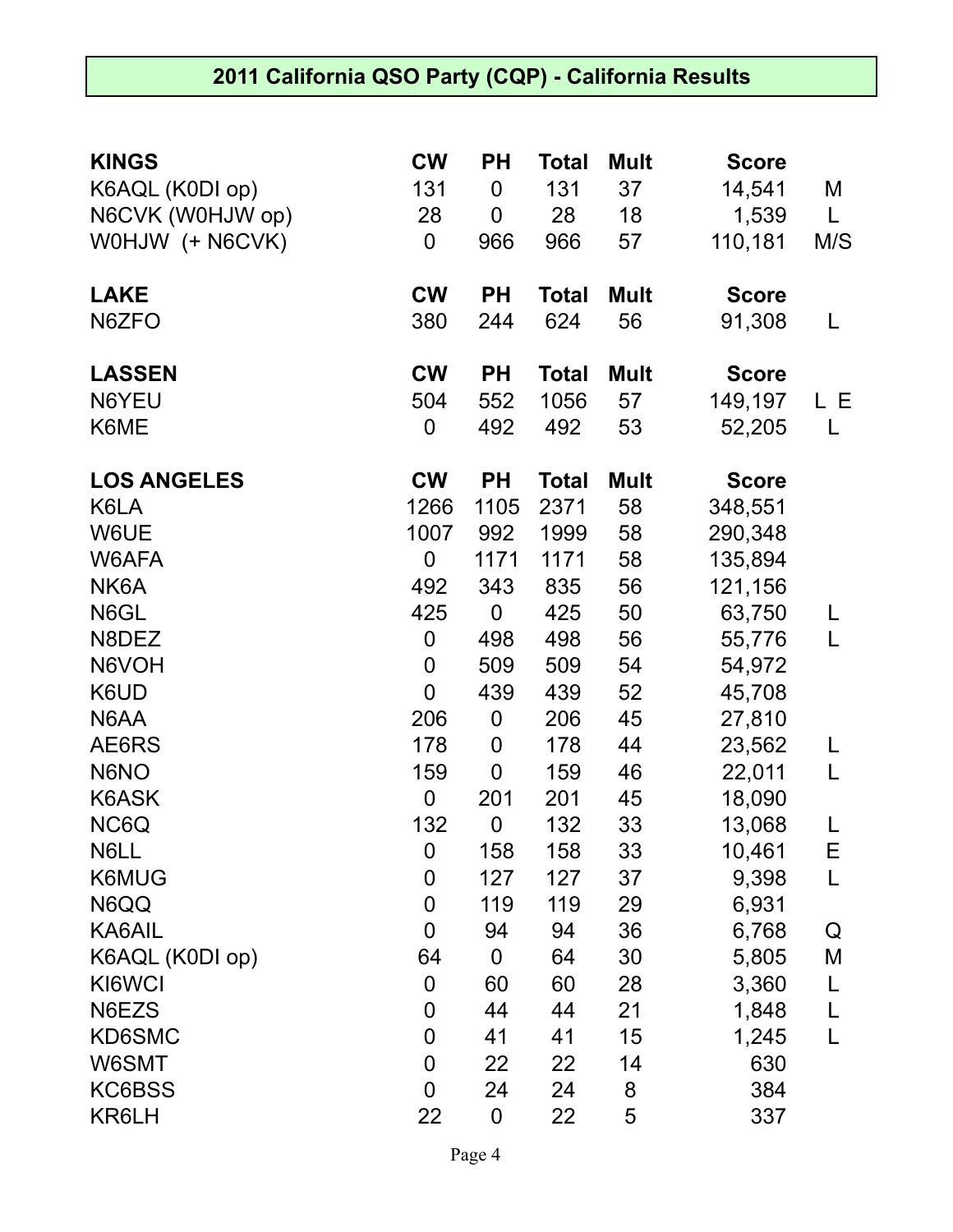| K6EK                                                   | 0              | 4         | 4            | $\overline{2}$ | 16           |              |
|--------------------------------------------------------|----------------|-----------|--------------|----------------|--------------|--------------|
| WA6KYR                                                 | 318            | 0         | 318          | 50             | 47,775       | M/S          |
| WA6KYR ops = WA6KYR, AA6TH, KD6PLU, KN6Y, K6HCJ, W6LAX |                |           |              |                |              |              |
| N6MDV (+ K6VHY)                                        | 0              | 127       | 127          | 32             | 8,128        | M/S          |
| NV6C (W6ELI, W6CKG                                     | $\overline{0}$ | 106       | 106          | 37             | 7,881        | M/S          |
| <b>MADERA</b>                                          | <b>CW</b>      | <b>PH</b> | <b>Total</b> | <b>Mult</b>    | <b>Score</b> |              |
| N <sub>5</sub> II                                      | 237            | 41        | 278          | 44             | 35,002       | L M          |
| K6AQL (K0DI op)                                        | 41             | 0         | 41           | 22             | 2,739        | M            |
| W6LTR                                                  | $\mathbf 0$    | 252       | 252          | 49             |              | 24,745 M/S E |
| <b>MARIN</b>                                           | <b>CW</b>      | <b>PH</b> | <b>Total</b> | <b>Mult</b>    | <b>Score</b> |              |
| K6RIM                                                  | 1000           | 694       | 1694         | 58             | 254,591      |              |
| K6CTA                                                  | 598            | 0         | 598          | 55             | 98,670       |              |
| K6MLF                                                  | $\mathbf 0$    | 161       | 161          | 27             | 8,721        |              |
| <b>WA6LCN</b>                                          | $\overline{0}$ | 45        | 45           | 17             | 1,547        |              |
| <b>MARIPOSA</b>                                        | <b>CW</b>      | <b>PH</b> | <b>Total</b> | <b>Mult</b>    | <b>Score</b> |              |
| N6NZ                                                   | 465            | 1278      | 1743         | 58             | 229,158      |              |
| K6KAP                                                  | 1              | 107       | 108          | 20             | 4,370        | L            |
| <b>MENDOCINO</b>                                       | <b>CW</b>      | <b>PH</b> | <b>Total</b> | <b>Mult</b>    | <b>Score</b> |              |
| K3FIV                                                  | 427            | 329       | 756          | 56             | 108,584      |              |
| KE6WC                                                  | $\mathbf 0$    | 299       | 299          | 50             | 29,900       | M/S L        |
| <b>MERCED</b>                                          | <b>CW</b>      | <b>PH</b> | <b>Total</b> | <b>Mult</b>    | <b>Score</b> |              |
| K6AQL (K0DI op)                                        | 65             | 0         | 65           | 28             | 5,460        | M            |
| N <sub>5</sub> II                                      | 0              | 16        | 16           | 11             | 363          | M L          |
| <b>MODOC</b>                                           | <b>CW</b>      | <b>PH</b> | <b>Total</b> | <b>Mult</b>    | <b>Score</b> |              |
| NU6C                                                   | 0              | 500       | 500          | 51             | 51,051       | L            |
| N6M                                                    | 1461           | 1249      | 2710         | 58             | 399,185      | M/M          |
| <b>MONO</b>                                            | <b>CW</b>      | <b>PH</b> | <b>Total</b> | <b>Mult</b>    | <b>Score</b> |              |
| W6ML* (W6KC op)                                        | 824            | 893       | 1717         | 58             | 247,109      | Ε            |
| W6SX                                                   | 1075           | 0         | 1075         | 55             | 177,457      |              |
| W6M                                                    | 0              | 613       | 613          | 43             | 52,761       | M/S          |
| W6M ops = W7FD, W7AB, W7URL, KL2P                      |                |           |              |                |              |              |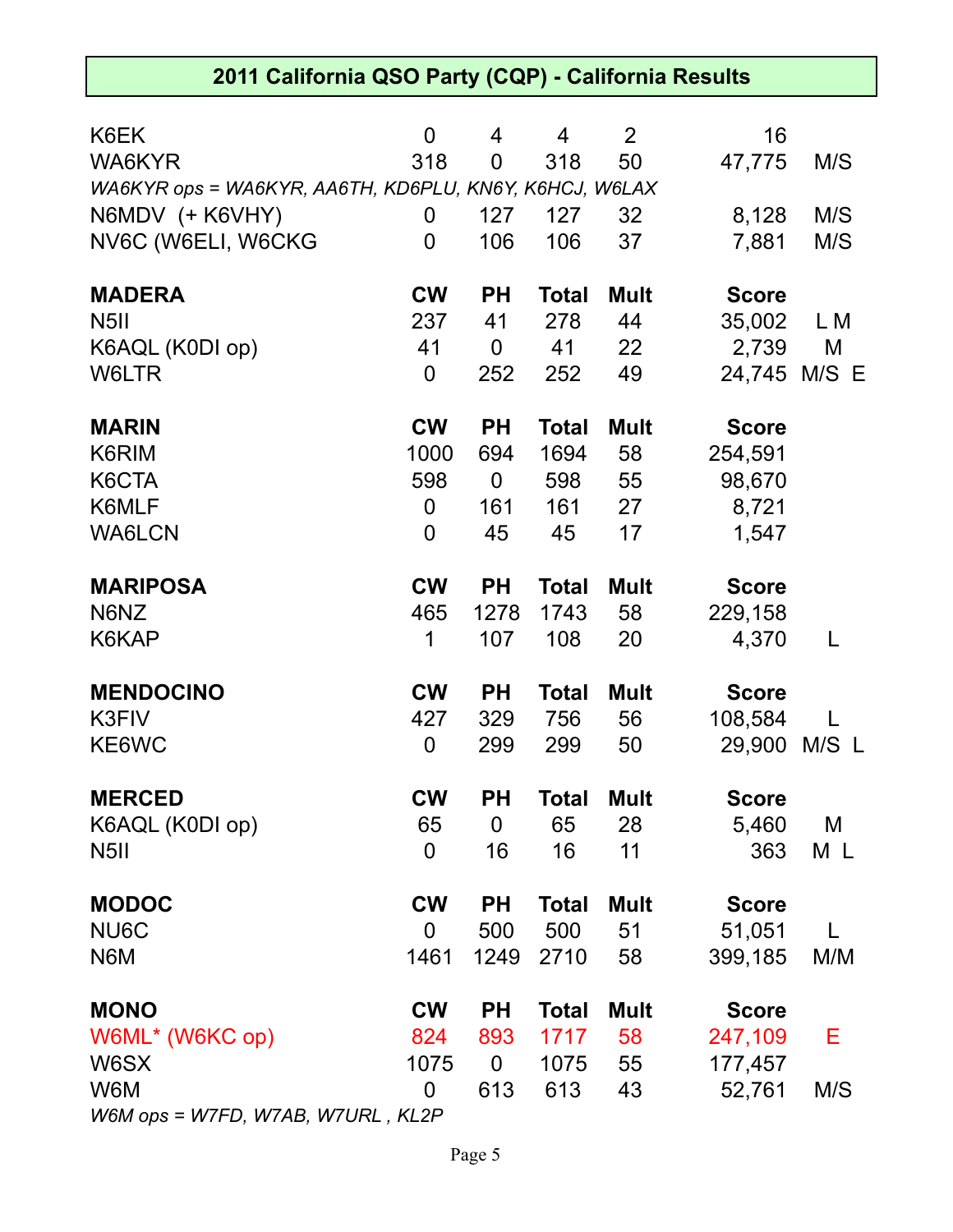| <b>MONTEREY</b>                              | <b>CW</b>        | PH             | <b>Total</b> | <b>Mult</b> | <b>Score</b> |              |
|----------------------------------------------|------------------|----------------|--------------|-------------|--------------|--------------|
| N6MW                                         | 345              | 72             | 417          | 56          | 66,080       |              |
| K6VVA                                        | 96               | 38             | 134          | 36          | 13,158       | L            |
| KQ6RE                                        | $\mathbf 0$      | 199            | 199          | 31          | 12,338       | L            |
| K6AQL (K0DI op)                              | 102              | $\mathbf 0$    | 102          | 36          | 11,016       | M            |
| KE6PPE                                       | $\overline{0}$   | 23             | 23           | 19          | 874          | L            |
| K6LY                                         | $\overline{0}$   | 537            | 537          | 57          |              | 61,275 M/S S |
| K6LY ops = WA6DRD, KJ6QVB, K6GRL, KI8CX      |                  |                |              |             |              |              |
| N6IJ (KG6UBG, K6GRL)                         | 13               | 69             | 82           | 28          | 4,984        | M/S          |
| <b>NAPA</b>                                  | <b>CW</b>        | <b>PH</b>      | <b>Total</b> | <b>Mult</b> | <b>Score</b> |              |
| W6OSP                                        | 893              | $\mathbf 0$    | 893          | 56          | 150,108      |              |
| KE6ZSN                                       | $\boldsymbol{0}$ | 808            | 808          | 57          | 92,169       |              |
| KO6JF                                        | $\overline{0}$   | 111            | 111          | 37          | 8,214        | L            |
| <b>NEVADA</b>                                | <b>CW</b>        | <b>PH</b>      | <b>Total</b> | <b>Mult</b> | <b>Score</b> |              |
| K9JM                                         | 807              | 452            | 1259         | 56          | 186,284      |              |
| K6BZS                                        | 784              | $\mathbf 1$    | 785          | 55          | 129,470      |              |
| WB6JJJ                                       | 239              | 414            | 653          | 58          | 89,610       |              |
| K6III                                        | 313              | 244            | 557          | 49          | 69,923       |              |
| NC6RJ                                        | 68               | $\mathbf 0$    | 68           | 12          | 2,448        | L            |
| W6DOJ                                        | 392              | 873            | 1265         | 55          | 160,847      | M/M          |
| W6DOJ ops = K6ON, K6XN, K6YN                 |                  |                |              |             |              |              |
| <b>ORANGE</b>                                | <b>CW</b>        | <b>PH</b>      | <b>Total</b> | <b>Mult</b> | <b>Score</b> |              |
| AA6PW                                        | 743              | 1121           | 1864         | 57          | 254,932      |              |
| N6MU                                         | 514              | 152            | 666          | 53          | 97,891       |              |
| <b>NN6CH</b>                                 | 401              | 134            | 535          | 53          | 78,016       | L            |
| KM6HB                                        | $\overline{0}$   | 381            | 381          | 53          | 40,386       |              |
| W6SJ                                         | 113              | $\overline{7}$ | 120          | 39          | 13,864       |              |
| W6UX                                         | $\mathbf 0$      | 150            | 150          | 38          | 11,438       | L S          |
| K6GEP                                        | 57               | 7              | 64           | 33          | 6,105        |              |
| <b>W6NKU</b>                                 | 111              | 0              | 111          | 15          | 5,017        |              |
| K6MM                                         | 0                | 80             | 80           | 27          | 4,320        |              |
| KE6GFI                                       | $\overline{0}$   | 59             | 59           | 22          | 2,596        |              |
| W6ZE                                         | 171              | 444            | 615          | 55          |              | 77,110 M/M L |
| W6ZE ops = W6UX, K6GEP, KI6WZU, WB6FRV, N8AE |                  |                |              |             |              |              |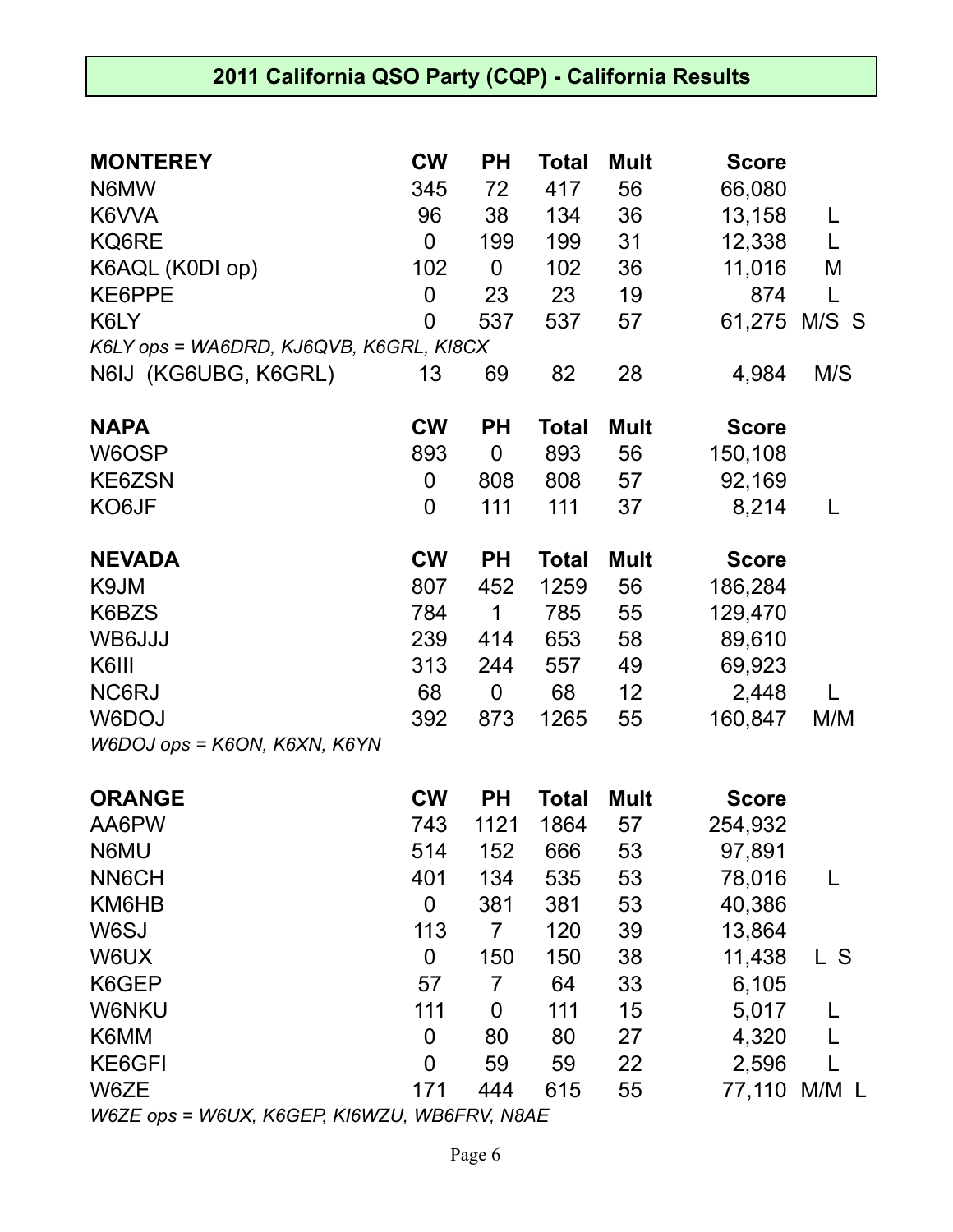| <b>PLACER</b>     | <b>CW</b>        | <b>PH</b>   | <b>Total</b> | <b>Mult</b> | <b>Score</b>  |              |
|-------------------|------------------|-------------|--------------|-------------|---------------|--------------|
| KF6T              | 1127             | 706         | 1833         | 57          | 273,201       |              |
| W6SZN             | 690              | 37          | 727          | 55          | 118,002       |              |
| W6RFF             | 633              | $\mathbf 0$ | 633          | 53          | 100,726       |              |
| WX6V              | $\mathbf 0$      | 64          | 64           | 30          | 3,870         |              |
| KF6QXX            | $\mathbf 0$      | 47          | 47           | 20          | 1,900         | L            |
| <b>KJ6NON</b>     | $\mathbf 0$      | 22          | 22           | 17          | 765           | L            |
| WE6Z              | 574              | 322         | 896          | 56          | 132,636       | M/S          |
| N6DW              | 36               | 191         | 227          | 44          | 21,604        | M/S          |
| <b>PLUMAS</b>     | <b>CW</b>        | <b>PH</b>   | <b>Total</b> | <b>Mult</b> | <b>Score</b>  |              |
| K6CQP             | 164              | 242         | 406          | 48          | 46,920        | L            |
| K6JS              | 342              | 929         | 1271         | 58          | 167,330 M/S E |              |
| <b>RIVERSIDE</b>  | <b>CW</b>        | <b>PH</b>   | <b>Total</b> | <b>Mult</b> | <b>Score</b>  |              |
| WA6KHK            | 626              | 414         | 1040         | 56          | 151,676       | L            |
| <b>WA6KEK</b>     | $\mathbf 0$      | 727         | 727          | 57          | 82,935        |              |
| NC6V              | 244              | $\mathbf 0$ | 244          | 46          | 33,626        | L            |
| AG6AM             | $\mathbf 0$      | 92          | 92           | 27          | 4,968         | L            |
| AF6F              | $\boldsymbol{0}$ | 60          | 60           | 27          | 3,240         | L            |
| KJ6LJB            | $\overline{0}$   | 65          | 65           | 23          | 3,013         |              |
| <b>SACRAMENTO</b> | <b>CW</b>        | <b>PH</b>   | <b>Total</b> | <b>Mult</b> | <b>Score</b>  |              |
| N6JV              | 1046             | $\mathbf 0$ | 1046         | 54          | 169,533       |              |
| K6RC              | 248              | 171         | 419          | 49          | 53,287        | L            |
| N6RK              | 135              | 149         | 284          | 37          | 26,066        | L            |
| W6JHB             | 69               | 141         | 210          | 36          | 17,658        | L            |
| K6OK              | 41               | 126         | 167          | 36          | 13,536        | L            |
| K6AQL (K0DI op)   | 51               | 0           | 51           | 30          | 4,590         | M            |
| NM3S              | $\mathbf 0$      | 78          | 78           | 21          | 3,276         | $\mathsf{L}$ |
| N6QZS             | 22               | 26          | 48           | 17          | 2,006         | L            |
| N6DXM             | $\mathbf 0$      | 15          | 15           | 16          | 480           |              |
| K6DGQ             | 0                | 4           | 4            | 4           | 32            | L            |
| K6S (N6GEO, WQ6X) | 313              | 305         | 618          | 56          | 86,744        | M/M L        |
| <b>SAN BENITO</b> | <b>CW</b>        | PH          | <b>Total</b> | <b>Mult</b> | <b>Score</b>  |              |
| K6VVA             | 128              | 78          | 206          | 39          | 21,118        | L            |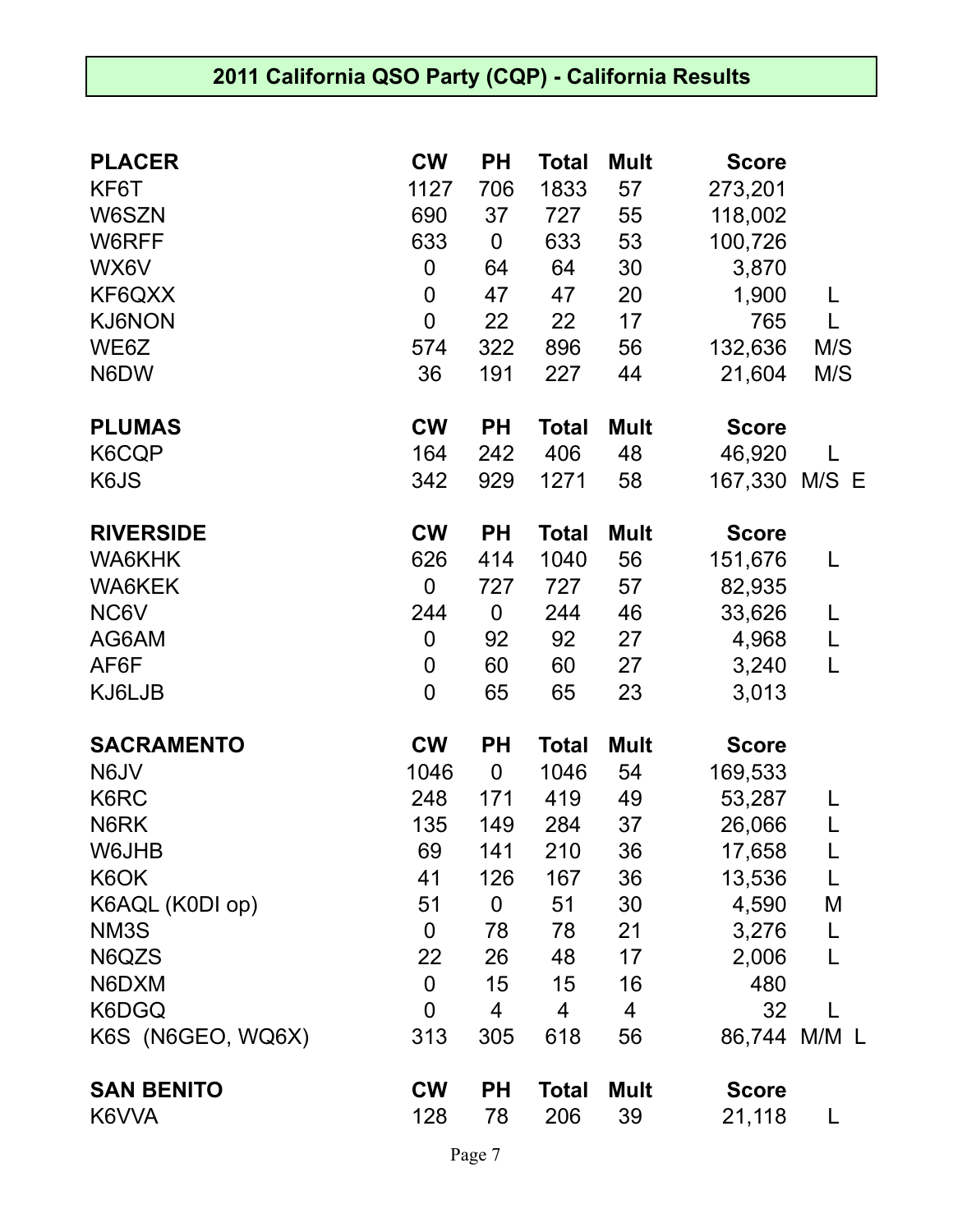| 2011 California QSO Party (CQP) - California Results   |                  |                  |              |                |              |       |  |  |
|--------------------------------------------------------|------------------|------------------|--------------|----------------|--------------|-------|--|--|
|                                                        |                  |                  |              |                |              |       |  |  |
| K6AQL (K0DI op)                                        | 53               | 20               | 73           | 37             | 7,363        | M     |  |  |
| KJ6BNO                                                 | $\boldsymbol{0}$ | 42               | 42           | 22             | 1,848        |       |  |  |
| N6LY                                                   | $\boldsymbol{0}$ | 28               | 28           | 10             | 570          | L     |  |  |
| WB6DWP                                                 | $\overline{0}$   | 11               | 11           | $\overline{7}$ | 161          | L     |  |  |
| K6WC                                                   | 495              | 266              | 761          | 55             | 110,935      | M/S   |  |  |
| KI6UAQ                                                 | $\mathbf 0$      | 30               | 30           | 19             | 1,159        | M/S L |  |  |
| <b>SAN BERNARDINO</b>                                  | <b>CW</b>        | <b>PH</b>        | <b>Total</b> | <b>Mult</b>    | <b>Score</b> |       |  |  |
| KQ6ES                                                  | 861              | $\boldsymbol{0}$ | 861          | 53             | 136,899      |       |  |  |
| W6WW                                                   | $\mathbf 0$      | 158              | 158          | 37             | 11,729       | L     |  |  |
| W6JK                                                   | 67               | 57               | 124          | 33             | 10,395       | L E   |  |  |
| WB6HYH                                                 | $\overline{0}$   | 71               | 71           | 24             | 3,432        | L     |  |  |
| K6VO                                                   | 635              | 1426             | 2061         | 58             | 275,906      | M/S   |  |  |
| K6VO ops = K6NR, K6RBS, NR7E, AF6GL, AD6OI, NJ6N, NR6E |                  |                  |              |                |              |       |  |  |
| <b>SAN DIEGO</b>                                       | <b>CW</b>        | <b>PH</b>        | <b>Total</b> | <b>Mult</b>    | <b>Score</b> |       |  |  |
| W6YI* (N6MJ op)                                        | 1129             | 1916             | 3045         | 58             | 418,847      |       |  |  |
| K6NA (N6ED op)                                         | 915              | 1341             | 2256         | 58             | 314,824      |       |  |  |
| WN6K                                                   | 787              | 254              | 1041         | 56             | 160,720      | L     |  |  |
| NN <sub>3</sub> V                                      | 270              | 209              | 479          | 56             | 68,908       | L     |  |  |
| N6UWW                                                  | $\mathbf 0$      | 595              | 595          | 53             | 63,123       | L     |  |  |
| AF6WF                                                  | $\mathbf 0$      | 423              | 423          | 56             | 47,432       |       |  |  |
| N6NC                                                   | 291              | $\mathbf 0$      | 291          | 47             | 41,031       |       |  |  |
| WB8YQJ                                                 | 230              | $\overline{2}$   | 232          | 49             | 34,006       | L     |  |  |
| W6KY                                                   | 196              | 28               | 224          | 40             | 25,760       | L     |  |  |
| K <sub>2</sub> RP                                      | 144              | 62               | 206          | 44             | 24,508       |       |  |  |
| W6ASP                                                  | $\mathbf 0$      | 204              | 204          | 40             | 16,320       | L     |  |  |
| AA6EE                                                  | 150              | $\overline{0}$   | 150          | 34             | 15,300       | L     |  |  |
| <b>KC6MIE</b>                                          | $\mathbf 0$      | 165              | 165          | 39             | 12,909       |       |  |  |
| N <sub>5</sub> ZO                                      | 80               | $\overline{0}$   | 80           | 30             | 7,200        |       |  |  |
| W6YOO                                                  | $\mathbf 0$      | 128              | 128          | 24             | 6,144        |       |  |  |
| N6VH                                                   | 1                | 103              | 104          | 26             | 5,434        | L     |  |  |
| KJ6KGI                                                 | $\mathbf 0$      | 79               | 79           | 34             | 5,406        | L     |  |  |
| K6DEX                                                  | 25               | 56               | 81           | 20             | 3,740        | L     |  |  |
| N3PV                                                   | $\mathbf 0$      | 64               | 64           | 24             | 3,072        | L     |  |  |
| WE6CW                                                  | $\mathbf 0$      | 98               | 98           | 14             | 2,758        | L     |  |  |
| <b>WA3YTI</b>                                          | $\mathbf 0$      | 57               | 57           | 23             | 2,645        | L     |  |  |
| KJ6VX                                                  | $\mathbf 0$      | 47               | 47           | 23             | 2,185        | L     |  |  |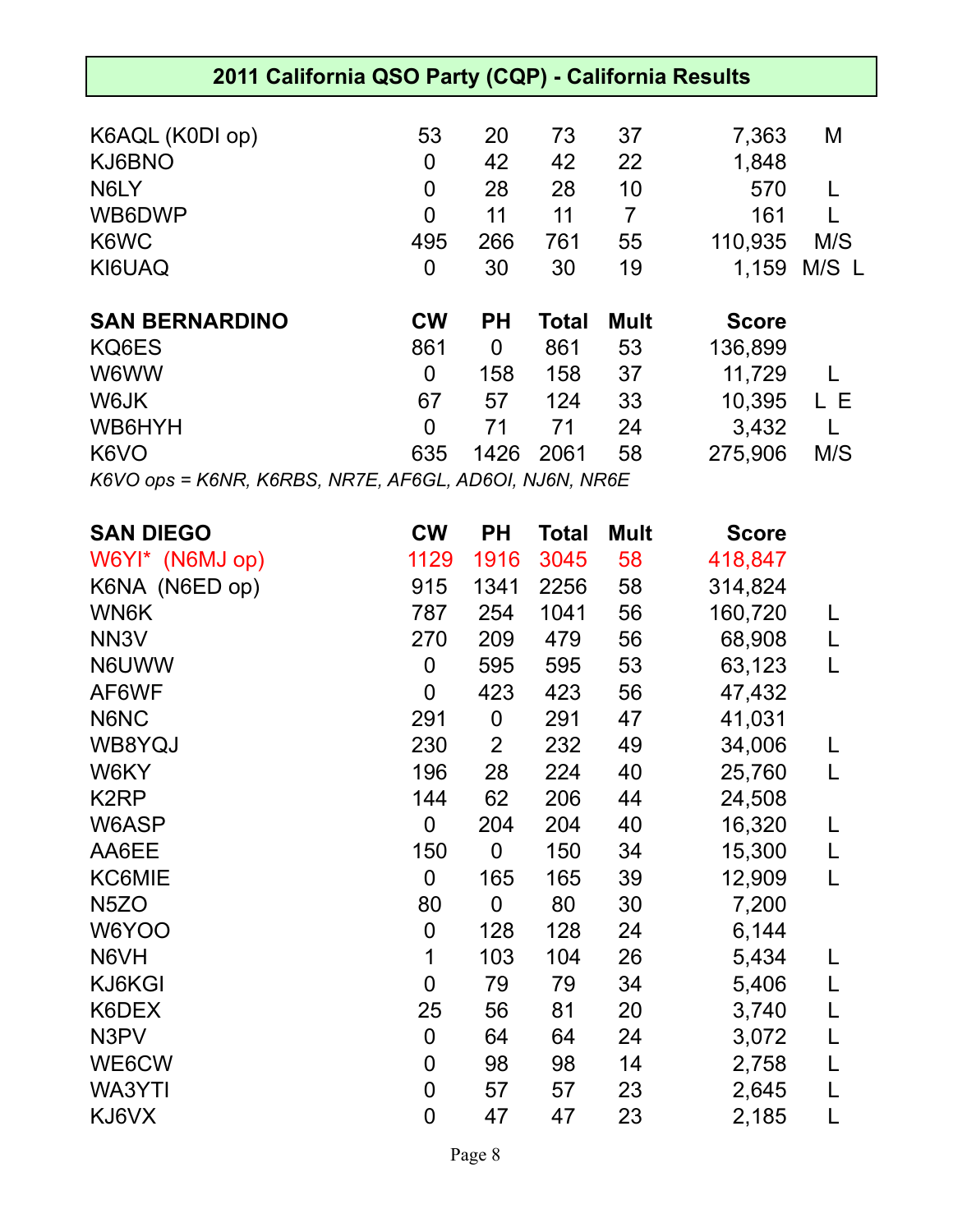| KI6LAV                                                                                   | $\overline{0}$ | 54          | 54           | 16              | 1,744         |       |
|------------------------------------------------------------------------------------------|----------------|-------------|--------------|-----------------|---------------|-------|
| N <sub>6</sub> KI<br>N6KI ops = N6KI, W2PWS, K6GO, N6OHS, K5RQ, AF6WF, K6KAL, K4RB, N6CY | 878            | 1099        | 1977         | 57              | 275,566 M/S E |       |
| N6XT                                                                                     | 501            | 947         | 1448         | 58              | 197,171       | M/S   |
| N6XT ops = N6XT, KE6PY, N6EP, WA2IHV, AF6WF, K6KAL, K6GO, N6OHS                          |                |             |              |                 |               |       |
| AE6IC (+ KJ6JUS)                                                                         | 235            | 362         | 597          | 54              | 77,247        | M/S L |
| W6NWG (W5NYV, KB5MU)                                                                     | $\overline{0}$ | 276         | 276          | 42              | 23,184        | M/S L |
| KK6TV                                                                                    | 29             | 77          | 106          | 32 <sub>2</sub> | 7,760         | M/S L |
| W6ABE                                                                                    | $\overline{0}$ | 94          | 94           | 20              | 3,780         | M/S L |
| <b>SAN FRANCISCO</b>                                                                     | <b>CW</b>      | <b>PH</b>   | <b>Total</b> | <b>Mult</b>     | <b>Score</b>  |       |
| K6ILM                                                                                    | 54             | 149         | 203          | 41              | 18,901        |       |
| KJ6OGE                                                                                   | $\mathbf 0$    | 57          | 57           | 25              | 2,850         |       |
| K6JB                                                                                     | $\overline{0}$ | 42          | 42           | 23              | 1,932         |       |
| NC6D                                                                                     | $\overline{0}$ | 16          | 16           | 16              | 512           |       |
| K6MM                                                                                     | 541            | 541         | 1082         | 55              | 148,912 M/S E |       |
| K6MM ops = K6MM, K6TD, N6DE                                                              |                |             |              |                 |               |       |
| <b>SAN JOAQUIN</b>                                                                       | <b>CW</b>      | <b>PH</b>   | <b>Total</b> | <b>Mult</b>     | <b>Score</b>  |       |
| KA6BIM                                                                                   | 5              | 1025        | 1030         | 58              | 119,915       |       |
| K6BR                                                                                     | $\mathbf 0$    | 745         | 745          | 57              | 84,930        |       |
| W6SF                                                                                     | $\mathbf 0$    | 671         | 671          | 54              | 72,522        | L     |
| AA6K                                                                                     | 0              | 600         | 600          | 57              | 68,457        | L     |
| WA6PWP                                                                                   | $\mathbf 0$    | 162         | 162          | 37              | 11,988        | L     |
| <b>KE5JTS</b>                                                                            | $\overline{0}$ | 153         | 153          | 33              | 10,098        | L     |
| K6AQL (K0DI op)                                                                          | 60             | $\mathbf 0$ | 60           | 31              | 5,580         | M     |
| <b>SAN LUIS OBISPO</b>                                                                   | <b>CW</b>      | <b>PH</b>   | <b>Total</b> | <b>Mult</b>     | <b>Score</b>  |       |
| W6TK                                                                                     | 921            | 1149        | 2070         | 58              | 293,683       |       |
| K6YR                                                                                     | 625            | 0           | 625          | 53              | 99,375        | L     |
| KI6QDH                                                                                   | 0              | 578         | 578          | 52              | 60,164        |       |
| K6AQL                                                                                    | 43             | 0           | 43           | 24              | 3,132         |       |
| KA3DRR (@W6SL)                                                                           | 693            | 0           | 693          | 54              | 112,266       | M/S   |
| W6BHZ                                                                                    | 0              | 23          | 23           | 17              | 690           | L     |
| <b>SAN MATEO</b>                                                                         | <b>CW</b>      | <b>PH</b>   | <b>Total</b> | <b>Mult</b>     | <b>Score</b>  |       |
| NO6F (K2RD op)                                                                           | 919            | 945         | 1864         | 57              | 264,936       |       |
| W6OAT                                                                                    | 695            | 665         | 1360         | 57              | 194,797       |       |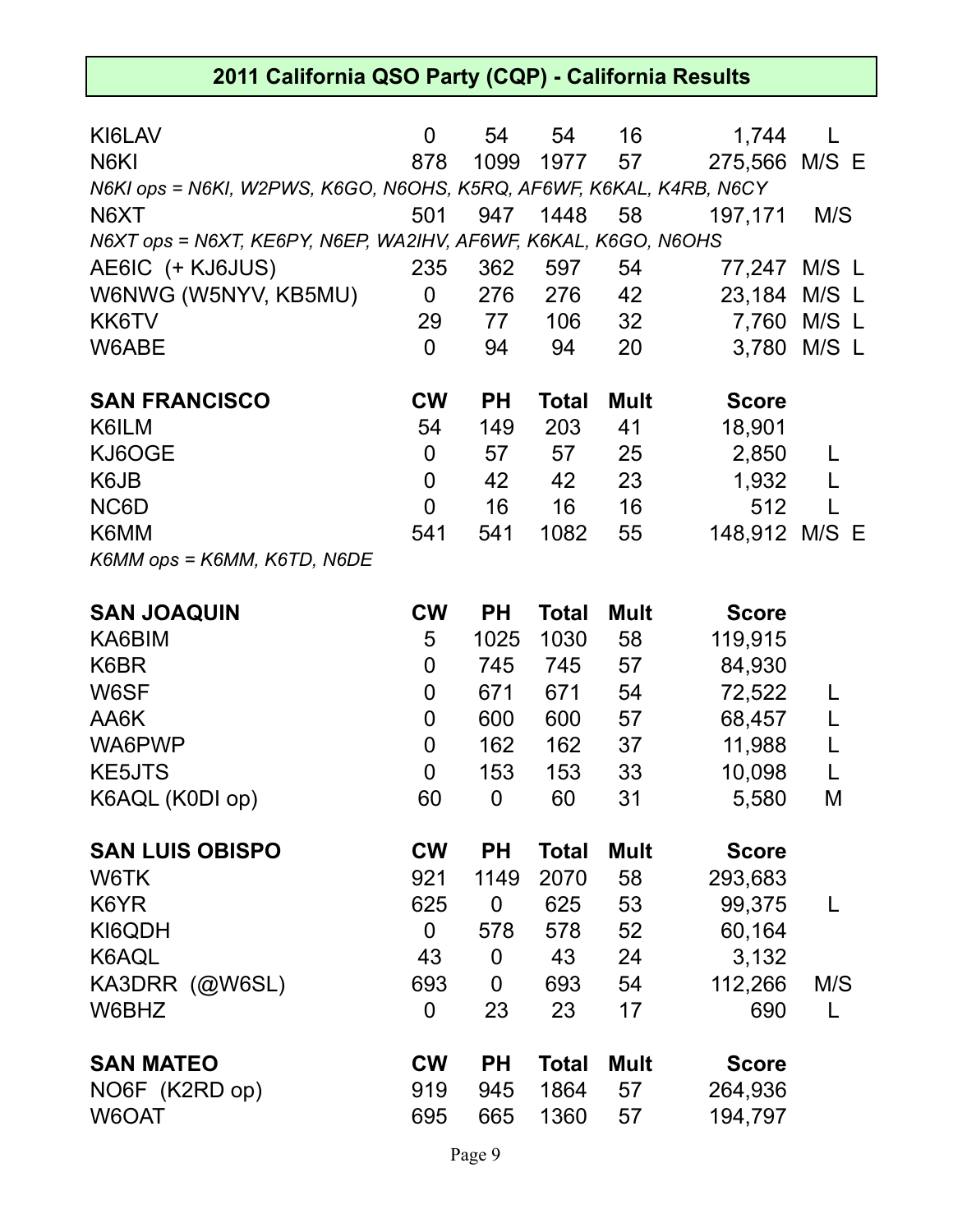| 2011 California QSO Party (CQP) - California Results |                |                |              |                |              |       |  |  |  |
|------------------------------------------------------|----------------|----------------|--------------|----------------|--------------|-------|--|--|--|
|                                                      |                |                |              |                |              |       |  |  |  |
| K6TU                                                 | 231            | 1321           | 1552         | 57             | 190,237      | L     |  |  |  |
| KI6UDZ                                               | $\mathbf 0$    | 103            | 103          | 25             | 5,150        | L     |  |  |  |
| N <sub>1</sub> KR                                    | 0              | 46             | 46           | 23             | 2,116        | L     |  |  |  |
| N <sub>5</sub> II                                    | 1              | 4              | 5            | $\overline{4}$ | 44           | M     |  |  |  |
| AA6XV (@N6DQ)                                        | 228            | 166            | 394          | 46             | 46,782       | M/S L |  |  |  |
| <b>SANTA BARBARA</b>                                 | <b>CW</b>      | <b>PH</b>      | <b>Total</b> | <b>Mult</b>    | <b>Score</b> |       |  |  |  |
| WA6FGV                                               | 689            | 787            | 1476         | 57             | 207,622      |       |  |  |  |
| WV6N                                                 | $\mathbf 0$    | 237            | 237          | 45             | 21,330       | L     |  |  |  |
| NN6DX                                                | $\mathbf 1$    | 178            | 179          | 46             | 16,560       | L     |  |  |  |
| K6FA                                                 | 118            | $\mathbf 0$    | 118          | 38             | 13,452       | L     |  |  |  |
| K2LXC                                                | 13             | 1              | 14           | $\overline{4}$ | 170          |       |  |  |  |
| W6RFU                                                | 518            | 965            | 1483         | 57             | 198,588      | M/S   |  |  |  |
| W6RFU ops = AC6T, K6QD, KG6K, KI6WEL                 |                |                |              |                |              |       |  |  |  |
| <b>SANTA CLARA</b>                                   | <b>CW</b>      | <b>PH</b>      | <b>Total</b> | <b>Mult</b>    | <b>Score</b> |       |  |  |  |
| N6TV                                                 | 1559           | $\mathbf 0$    | 1559         | 56             | 261,996      |       |  |  |  |
| K6GT                                                 | 604            | 477            | 1081         | 57             | 157,804      |       |  |  |  |
| W6AMM (ND2T op)                                      | 500            | 320            | 820          | 58             | 124,178      |       |  |  |  |
| AD6Z                                                 | $\mathbf 0$    | 610            | 610          | 55             | 67,100       |       |  |  |  |
| KO6LU                                                | 145            | 343            | 488          | 48             | 53,928       |       |  |  |  |
| K6KQV                                                | 304            | $\mathbf 0$    | 304          | 48             | 43,776       |       |  |  |  |
| AC6YY                                                | 252            | 29             | 281          | 48             | 39,120       | Q     |  |  |  |
| KM6I                                                 | 245            | 55             | 300          | 46             | 38,939       |       |  |  |  |
| KI6ZHD                                               | 0              | 142            | 142          | 46             | 13,110       |       |  |  |  |
| W4NJK                                                | 128            | $\mathbf 0$    | 128          | 30             | 11,565       | L     |  |  |  |
| KJ6MBW (VK2IMM op)                                   | 77             | 31             | 108          | 34             | 9,962        | L     |  |  |  |
| AF6IF                                                | 73             | 42             | 115          | 29             | 8,787        |       |  |  |  |
| N6XI                                                 | 83             | $\overline{2}$ | 85           | 32             | 8,144        |       |  |  |  |
| W6FUV                                                | $\mathbf 0$    | 139            | 139          | 27             | 7,506        |       |  |  |  |
| W6CT                                                 | 130            | 0              | 130          | 18             | 7,020        | L     |  |  |  |
| K6AQL (K0DI op)                                      | 59             | 0              | 59           | 30             | 5,355        | M     |  |  |  |
| K6RFM                                                | $\mathbf 0$    | 68             | 68           | 29             | 3,944        |       |  |  |  |
| K6ATZ                                                | $\overline{0}$ | 59             | 59           | 31             | 3,658        | L     |  |  |  |
| N6MEF                                                | 28             | 43             | 71           | 19             | 3,249        |       |  |  |  |
| KG6TYB                                               | $\mathbf 0$    | 73             | 73           | 22             | 3,234        |       |  |  |  |
| <b>WB0AJS</b>                                        | 4              | 39             | 43           | 26             | 2,405        | L     |  |  |  |
| N6RC                                                 | 21             | 53             | 74           | 13             | 2,216        |       |  |  |  |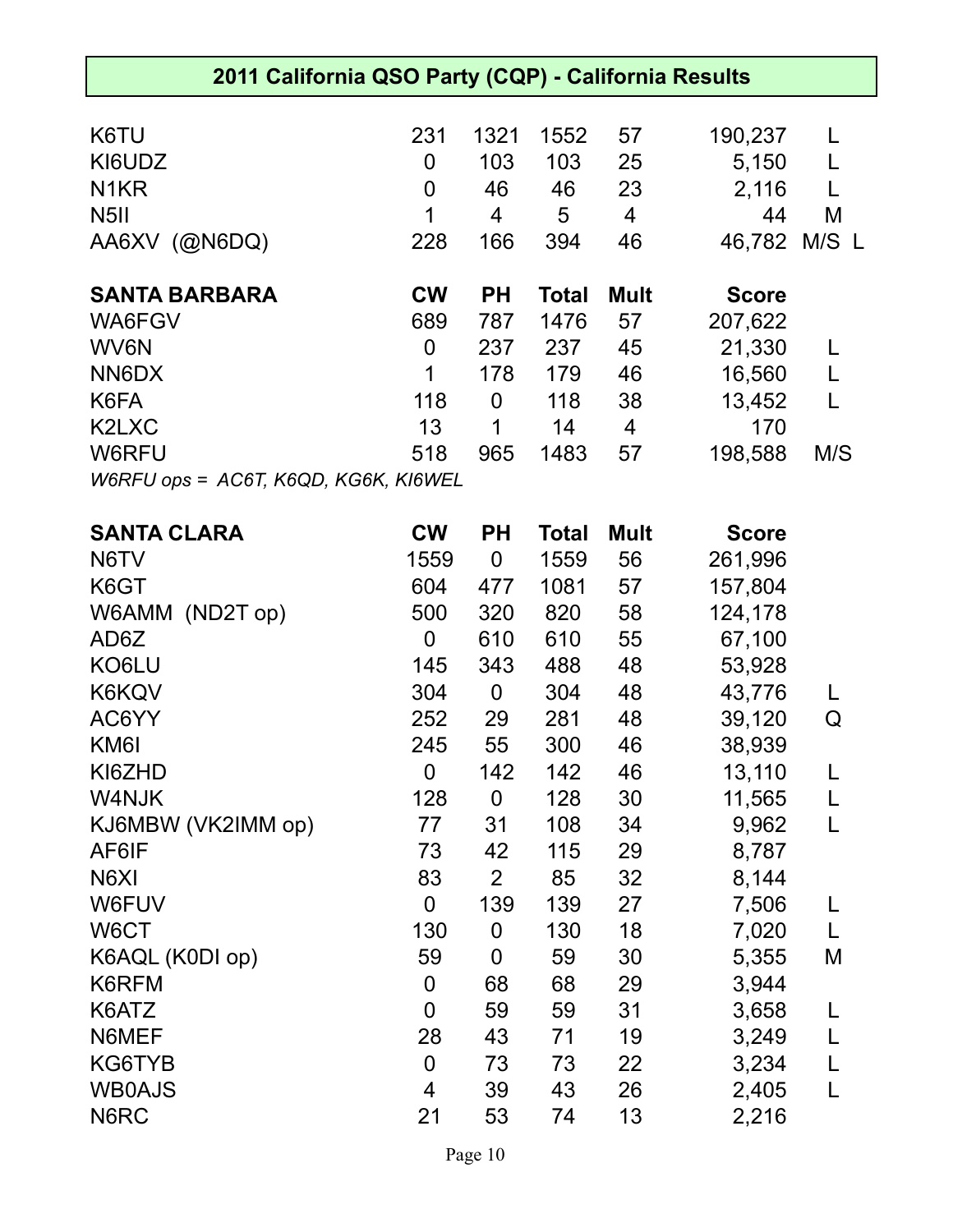| 2011 California QSO Party (CQP) - California Results         |                |      |      |    |               |             |  |  |
|--------------------------------------------------------------|----------------|------|------|----|---------------|-------------|--|--|
|                                                              |                |      |      |    |               |             |  |  |
| K6WV                                                         | 0              | 46   | 46   | 22 | 2,024         |             |  |  |
| K6QQ (W6EB op)                                               | 0              | 56   | 56   | 18 | 2,016         |             |  |  |
| K6ZFG                                                        | 0              | 96   | 96   | 10 | 1,930         |             |  |  |
| NF6Q                                                         | 0              | 29   | 29   | 21 | 1,218         |             |  |  |
| NY6U                                                         | $\mathbf 0$    | 35   | 35   | 16 | 1,136         |             |  |  |
| W6NEV                                                        | $\mathbf 0$    | 31   | 31   | 16 | 1,008         |             |  |  |
| N6UDJ                                                        | $\mathbf 0$    | 21   | 21   | 11 | 462           |             |  |  |
| KE6TIM                                                       | 0              | 40   | 40   | 5  | 400           |             |  |  |
| <b>KB7IP</b>                                                 | $\mathbf 0$    | 18   | 18   | 8  | 288           |             |  |  |
| AF6DS                                                        | 0              | 14   | 14   | 8  | 232           |             |  |  |
| KJ6LBA                                                       | $\mathbf 0$    | 12   | 12   | 9  | 216           |             |  |  |
| KJ6RHT                                                       | 0              | 6    | 6    | 6  | 72            |             |  |  |
| K6WRU                                                        | 0              | 3    | 3    | 3  | 21            |             |  |  |
| <b>W6DR (+ N9YS)</b>                                         | 3              | 502  | 505  | 52 | 52,754        | M/S         |  |  |
| K6YA                                                         | $\overline{0}$ | 96   | 96   | 24 | 4,608         | M/S L       |  |  |
| K6YA ops = NE6RD, KN6QI, KI6PUO, KJ6LXV, AG6GH, W6APZ, W6VYC |                |      |      |    |               |             |  |  |
| W6PK                                                         | 0              | 60   | 60   | 12 |               | 1,452 M/S L |  |  |
| W6YX                                                         | 1738           | 2242 | 3980 | 58 | 562,484 M/M S |             |  |  |
| W6YX ops = N7MH, K6UFO, K2YY, ND2T, AG6FU, AA6XV, NF1R, K7GK |                |      |      |    |               |             |  |  |

| <b>CW</b>      | <b>PH</b> | <b>Total</b> | <b>Mult</b> | <b>Score</b> |     |
|----------------|-----------|--------------|-------------|--------------|-----|
| 1114           | 1319      | 2433         | 58          | 346,898      |     |
| 797            | 0         | 797          | 53          | 126,802      |     |
| 290            | 352       | 642          | 52          | 81,900       |     |
| 0              | 271       | 271          | 48          | 26,064       | Q   |
| $\overline{0}$ | 117       | 117          | 32          | 7,488        |     |
| $\mathbf 0$    | 49        | 49           | 22          | 2,156        |     |
| $\overline{0}$ | 5         | 5            | 5           | 55           | Q   |
| 982            | 1152      | 2134         | 58          | 304,587      | M/S |
| <b>CW</b>      | <b>PH</b> | <b>Total</b> | <b>Mult</b> | <b>Score</b> |     |
| 0              | 228       | 228          | 33          | 15,048       |     |
| 35             | 74        | 109          | 31          | 7,874        | L   |
| $\overline{0}$ | 123       | 123          | 32          | 7,872        |     |
| 14             | 45        | 59           | 23          | 3,093        | L E |
| 5              | 39        | 44           | 26          | 2,418        | L   |
| 0              | 36        | 36           | 18          | 1,296        |     |
|                |           |              |             |              |     |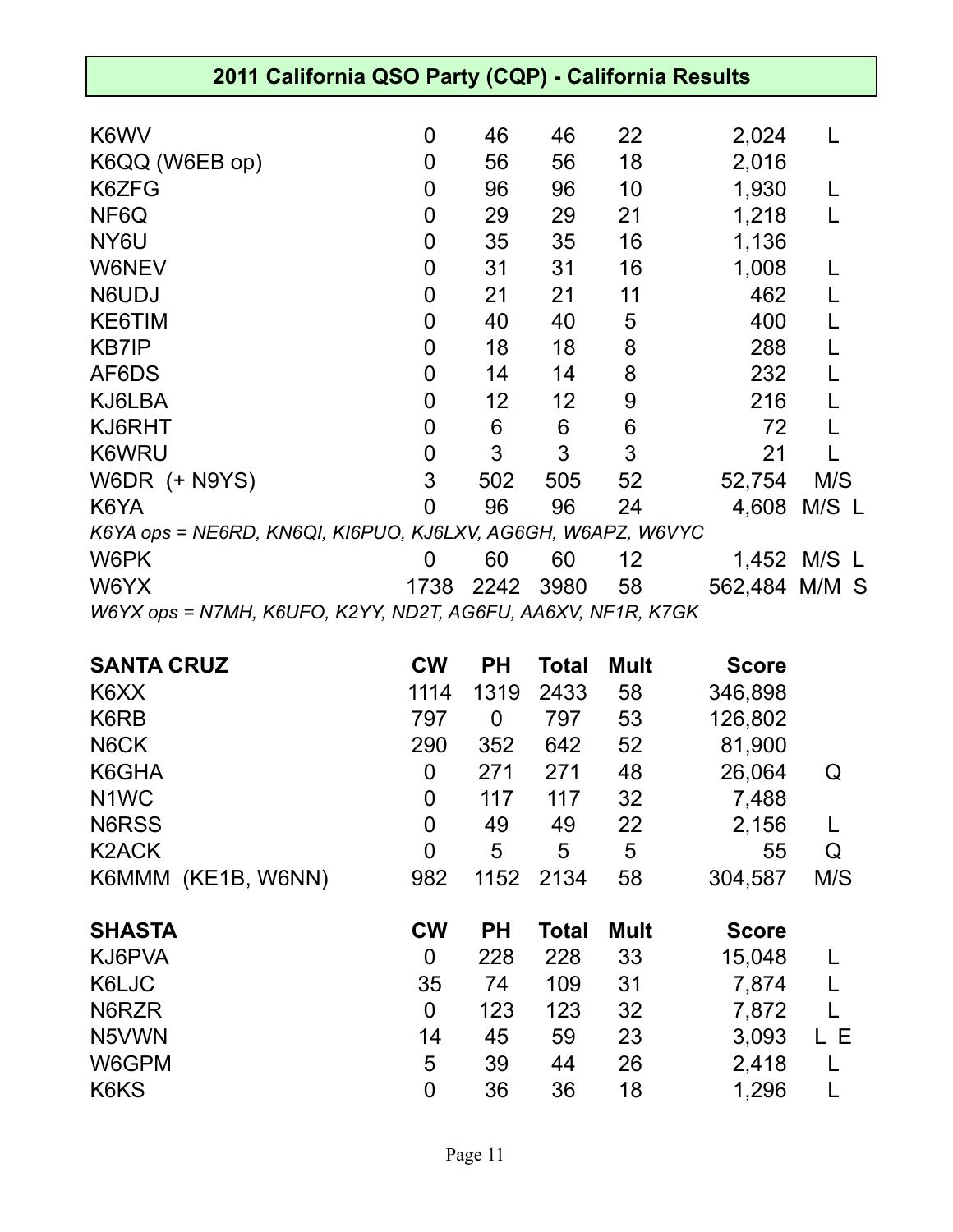| <b>SIERRA</b>                                                                       | <b>CW</b>        | PН          | <b>Total</b> | <b>Mult</b> | <b>Score</b> |       |
|-------------------------------------------------------------------------------------|------------------|-------------|--------------|-------------|--------------|-------|
| K6NV                                                                                | 594              | 633         | 1227         | 58          | 176,871      | M/S L |
| K6NV ops = K6NV, K6ST, K7M, KU6J, WB6CZG, AE6WT, N6MED, KI6PKT, W6EU, KB6LMA, W6DSG |                  |             |              |             |              |       |
| <b>SISKIYOU</b>                                                                     | <b>CW</b>        | <b>PH</b>   | <b>Total</b> | <b>Mult</b> | <b>Score</b> |       |
| WA6ST                                                                               | $\boldsymbol{0}$ | 543         | 543          | 54          | 58,644       |       |
| K6GYL                                                                               | 3                | 244         | 247          | 40          | 19,920       |       |
| N6FC                                                                                | $\mathbf 0$      | 71          | 71           | 27          | 3,861        | L     |
|                                                                                     |                  |             |              |             |              |       |
| <b>SOLANO</b>                                                                       | <b>CW</b>        | <b>PH</b>   | <b>Total</b> | <b>Mult</b> | <b>Score</b> |       |
| N6JS                                                                                | $\mathbf 0$      | 1688        | 1688         | 58          | 195,808      |       |
| KD6WKY                                                                              | 357              | 267         | 624          | 56          | 90,020       |       |
| N6AJR                                                                               | 3                | 302         | 305          | 53          | 32,621       |       |
| N6HA                                                                                | $\mathbf 0$      | 143         | 143          | 46          | 13,156       |       |
| K6AQL (K0DI op)                                                                     | 60               | 0           | 60           | 32          | 5,808        | M     |
| WB6BET                                                                              | $\mathbf 0$      | 55          | 55           | 9           | 999          | L     |
| <b>SONOMA</b>                                                                       | <b>CW</b>        | <b>PH</b>   | <b>Total</b> | <b>Mult</b> | <b>Score</b> |       |
| W6XU                                                                                | 855              | 813         | 1668         | 57          | 239,029      |       |
| N6IE                                                                                | 659              | 931         | 1590         | 57          | 218,965      |       |
| KG6N                                                                                | 431              | 484         | 915          | 58          | 131,138      |       |
| WX6ZZ                                                                               | $\mathbf 0$      | 984         | 984          | 58          | 114,144      |       |
| N6OJ                                                                                | $\mathbf 0$      | 932         | 932          | 58          | 108,112      | L     |
| K6ANP                                                                               | 385              | 292         | 677          | 53          | 92,220       |       |
| WW6D                                                                                | 417              | 199         | 616          | 53          | 87,397       |       |
| W6GMP                                                                               | $\mathbf 0$      | 429         | 429          | 56          | 48,104       |       |
| N6AD                                                                                | 307              | 0           | 307          | 49          | 45,202       |       |
| K6UUW                                                                               | $\mathbf 0$      | 187         | 187          | 46          | 17,204       |       |
| N6PIA                                                                               | $\overline{0}$   | 181         | 181          | 47          | 17,014       |       |
| N6GY                                                                                | $\overline{0}$   | 190         | 190          | 37          | 14,060       |       |
| WB6FRZ                                                                              | 118              | $\mathbf 0$ | 118          | 36          | 12,744       |       |
| KE6LPO                                                                              | $\mathbf 0$      | 137         | 137          | 36          | 9,900        | L     |
| N7PIB                                                                               | $\mathbf 0$      | 108         | 108          | 37          | 8,029        |       |
| KD6HNI                                                                              | $\overline{0}$   | 103         | 103          | 31          | 6,386        | Q     |
| AG6V                                                                                | 44               | 90          | 134          | 18          | 5,616        |       |
| K6SFK                                                                               | $\overline{0}$   | 86          | 86           | 30          | 5,160        |       |
| KI6ZON                                                                              | $\mathbf 0$      | 54          | 54           | 16          | 1,744        |       |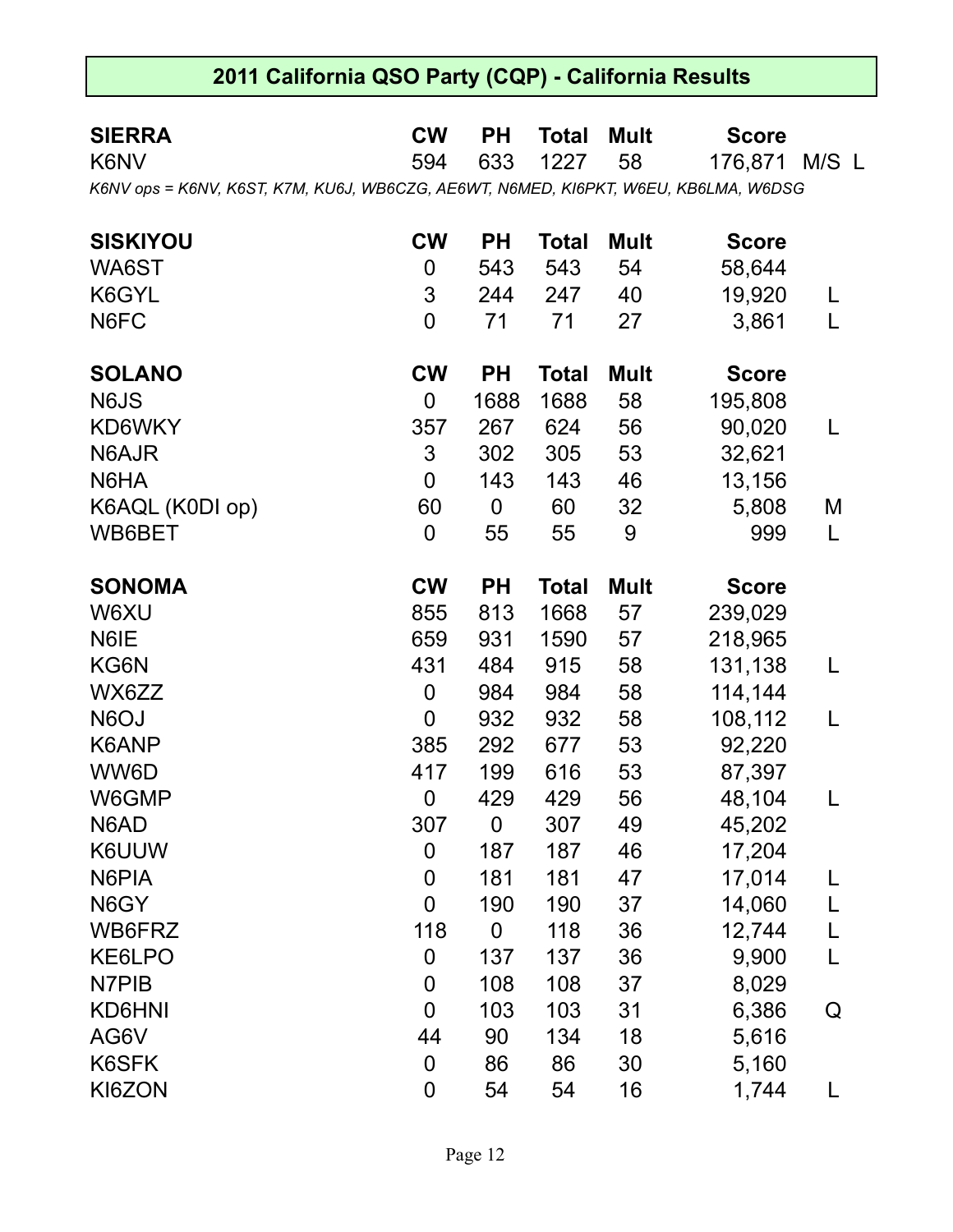| 2011 California QSO Party (CQP) - California Results                  |                |                |              |             |               |     |  |  |
|-----------------------------------------------------------------------|----------------|----------------|--------------|-------------|---------------|-----|--|--|
|                                                                       |                |                |              |             |               |     |  |  |
| <b>STANISLAUS</b>                                                     | <b>CW</b>      | <b>PH</b>      | <b>Total</b> | Mult        | <b>Score</b>  |     |  |  |
| K6CSL                                                                 | 247            | 0              | 247          | 47          | 34,827        | L   |  |  |
| W6USN                                                                 | $\mathbf 0$    | 207            | 207          | 42          | 17,388        |     |  |  |
| K6AQL (K0DI op)                                                       | 36             | $\mathbf 0$    | 36           | 19          | 2,080         | M   |  |  |
| K6THM                                                                 | $\mathbf 0$    | 22             | 22           | 17          | 748           |     |  |  |
| <b>SUTTER</b>                                                         | <b>CW</b>      | <b>PH</b>      | <b>Total</b> | <b>Mult</b> | <b>Score</b>  |     |  |  |
| W6BO                                                                  | 53             | 496            | 549          | 56          | 64,540        |     |  |  |
| K6AQL (K0DI op)                                                       | 84             | $\mathbf 0$    | 84           | 37          | 9,379         | M   |  |  |
| <b>TEHAMA</b>                                                         | <b>CW</b>      | <b>PH</b>      | <b>Total</b> | <b>Mult</b> | <b>Score</b>  |     |  |  |
| K6AQL (K0DI op)                                                       | 36             | $\overline{0}$ | 36           | 15          | 1,620         | M   |  |  |
| NI6T                                                                  | 1439           |                | 2014 3453    | 58          | 484,068 M/M E |     |  |  |
| NI6T ops = NI6T, K9YC, K6SRZ, N3ZZ, W6GJB, N6RNO, K6MI, WB6HYD, K6VLF |                |                |              |             |               |     |  |  |
|                                                                       |                |                |              |             |               |     |  |  |
| <b>TRINITY</b>                                                        | <b>CW</b>      | <b>PH</b>      | <b>Total</b> | <b>Mult</b> | <b>Score</b>  |     |  |  |
| K6JAR                                                                 | 1              | 114            | 115          | 21          | 4,872         |     |  |  |
| KQ6AB                                                                 | $\overline{0}$ | 44             | 44           | 26          | 2,314         |     |  |  |
| K6YL                                                                  | 847            | 1478           | 2325         | 58          | 318,884 M/M E |     |  |  |
| K6YL ops = K6YL, N6DQ, K6WX, K6RHO                                    |                |                |              |             |               |     |  |  |
| <b>TULARE</b>                                                         | <b>CW</b>      | <b>PH</b>      | <b>Total</b> | <b>Mult</b> | <b>Score</b>  |     |  |  |
| AD6E*                                                                 | 849            | 752            | 1601         | 56          | 226,912       | Е   |  |  |
| K6AQL (K0DI op)                                                       | 88             | $\mathbf 0$    | 88           | 36          | 9,558         | M   |  |  |
| WB6HVH                                                                | 10             | $\overline{0}$ | 10           | 11          | 346           | Q   |  |  |
| <b>TUOLUMNE</b>                                                       | <b>CW</b>      | PH             | <b>Total</b> | <b>Mult</b> | <b>Score</b>  |     |  |  |
| KJ6NRO                                                                | $\mathbf 0$    | 285            | 285          | 53          | 30,210        |     |  |  |
| KJ6KNK                                                                | $\mathbf 0$    | 138            | 138          | 18          | 4,968         | L   |  |  |
| KE6KYI                                                                | $\overline{0}$ | 84             | 84           | 15          | 2,535         |     |  |  |
| K6YV (+ K6JEB, KJ6DZB)                                                | 380            | 579            | 959          | 56          | 128,828       | M/S |  |  |
|                                                                       |                |                |              |             |               |     |  |  |
| <b>VENTURA</b>                                                        | <b>CW</b>      | PH             | <b>Total</b> | <b>Mult</b> | <b>Score</b>  |     |  |  |
| KI6LZ                                                                 | 552            | 874            | 1426         | 58          | 197,519       | L   |  |  |
| WB6L                                                                  | 431            | 1052           | 1483         | 57          | 193,714       |     |  |  |
| W6AYC                                                                 | 862            | $\mathbf 0$    | 862          | 54          | 139,725       |     |  |  |
| K6BF                                                                  | $\mathbf 0$    | 294            | 294          | 43          | 25,327        |     |  |  |
| AG6AY                                                                 | $\mathbf 0$    | 132            | 132          | 27          | 7,155         | L   |  |  |